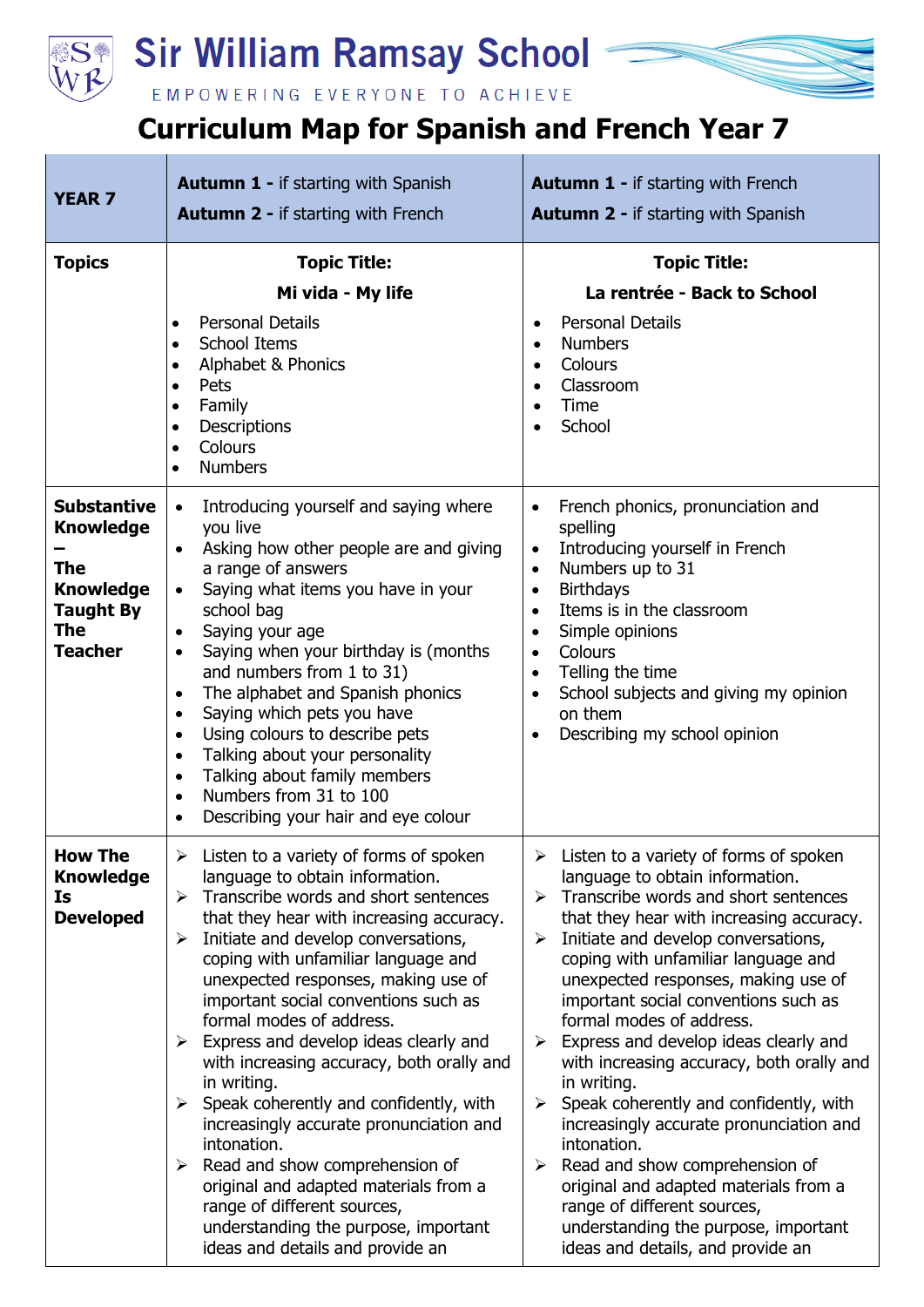|                                 | accurate English translation of short,<br>suitable material.<br>$\triangleright$ Read literary texts in the language (such<br>as stories, songs, poems and letters) to<br>stimulate ideas, develop creative<br>expression and expand understanding of<br>the language and culture.<br>Write prose using an increasingly wide<br>➤<br>range of grammar and vocabulary, write<br>creatively to express their own ideas and<br>opinions, and translate short written text<br>accurately into the foreign language. | accurate English translation of short,<br>suitable material.<br>Read literary texts in the language (such<br>➤<br>as stories, songs, poems and letters), to<br>stimulate ideas, develop creative<br>expression and expand understanding of<br>the language and culture.<br>$\triangleright$ Write prose using an increasingly wide<br>range of grammar and vocabulary, write<br>creatively to express their own ideas and<br>opinions, and translate short written text<br>accurately into the foreign language. |
|---------------------------------|-----------------------------------------------------------------------------------------------------------------------------------------------------------------------------------------------------------------------------------------------------------------------------------------------------------------------------------------------------------------------------------------------------------------------------------------------------------------------------------------------------------------|------------------------------------------------------------------------------------------------------------------------------------------------------------------------------------------------------------------------------------------------------------------------------------------------------------------------------------------------------------------------------------------------------------------------------------------------------------------------------------------------------------------|
| <b>Skills</b>                   | <b>Listening</b>                                                                                                                                                                                                                                                                                                                                                                                                                                                                                                | <b>Listening</b>                                                                                                                                                                                                                                                                                                                                                                                                                                                                                                 |
|                                 | Listening for gist and detail<br>Use of prediction<br>$\bullet$                                                                                                                                                                                                                                                                                                                                                                                                                                                 | Listening for gist and detail<br>Use of prediction<br>$\bullet$                                                                                                                                                                                                                                                                                                                                                                                                                                                  |
|                                 | <b>Speaking</b>                                                                                                                                                                                                                                                                                                                                                                                                                                                                                                 | <b>Speaking</b>                                                                                                                                                                                                                                                                                                                                                                                                                                                                                                  |
|                                 | Using phonics to pronounce words<br>$\bullet$<br>Describing a photo<br>$\bullet$                                                                                                                                                                                                                                                                                                                                                                                                                                | Using phonics to pronounce words<br>$\bullet$<br>Ask and answer questions<br>$\bullet$<br>Describing a photo                                                                                                                                                                                                                                                                                                                                                                                                     |
|                                 | <b>Reading</b>                                                                                                                                                                                                                                                                                                                                                                                                                                                                                                  | <b>Reading</b>                                                                                                                                                                                                                                                                                                                                                                                                                                                                                                   |
|                                 | Reading for gist and detail<br>$\bullet$<br>Skimming and scanning texts<br>$\bullet$                                                                                                                                                                                                                                                                                                                                                                                                                            | Reading for gist and detail                                                                                                                                                                                                                                                                                                                                                                                                                                                                                      |
|                                 | Writing                                                                                                                                                                                                                                                                                                                                                                                                                                                                                                         | Writing                                                                                                                                                                                                                                                                                                                                                                                                                                                                                                          |
|                                 | General writing skills (how to organise a<br>text)<br>Specific writing skills: developing<br>$\bullet$<br>accuracy when writing in Spanish and<br>translating into Spanish<br>Developing cohesion and coherence<br>when translating texts from Spanish into<br>English<br>Grammar awareness<br>$\bullet$<br>Making your writing interesting using<br>$\bullet$<br><b>AVOCADOS</b><br>Use of connectives<br>$\bullet$<br>Use of intensifiers<br>Assessing my own and my partners work                            | General writing skills (how to organise a<br>text)<br>Specific writing skills: developing<br>$\bullet$<br>accuracy when writing in French and<br>translating into French<br>Developing cohesion and coherence<br>$\bullet$<br>when translating texts from French into<br>English<br>Grammar awareness                                                                                                                                                                                                            |
| <b>Links To</b>                 | Assumption that not all students in Year 7                                                                                                                                                                                                                                                                                                                                                                                                                                                                      | Assumption that not all students in Year 7                                                                                                                                                                                                                                                                                                                                                                                                                                                                       |
| <b>Prior</b><br><b>Learning</b> | have prior knowledge of Spanish although<br>some may have basic vocabulary (name,<br>numbers etc)                                                                                                                                                                                                                                                                                                                                                                                                               | have prior knowledge of French although<br>some may have basic vocabulary (name,<br>numbers etc)                                                                                                                                                                                                                                                                                                                                                                                                                 |
| Literacy/                       | <b>Literacy</b>                                                                                                                                                                                                                                                                                                                                                                                                                                                                                                 | <b>Literacy</b>                                                                                                                                                                                                                                                                                                                                                                                                                                                                                                  |
| <b>Numeracy</b>                 | Analysing English grammar and literacy<br>to understand the following aspects of<br>Spanish grammar:-                                                                                                                                                                                                                                                                                                                                                                                                           | Analysing English grammar and literacy<br>$\bullet$<br>to understand the following aspects of<br>French grammar:                                                                                                                                                                                                                                                                                                                                                                                                 |
|                                 | Using the main question words ¿Cómo?<br>$\bullet$<br>¿Cuándo? ¿Qué? ¿Cuánto?<br>Introduction to idea of conjugation<br>$\bullet$<br>Adjectival agreement<br>$\bullet$<br><b>Negatives</b><br>$\bullet$<br>Plurals<br>$\bullet$<br>Definite and indefinite articles                                                                                                                                                                                                                                              | Use the verb 'avoir' $-$ to have<br>$\bullet$<br>Use the indefinite article (a)<br>$\bullet$<br>Use the definite article (the)<br>$\bullet$<br>Make adjectives agree<br>$\bullet$<br>use 'être' (to be)<br>$\bullet$<br>Use the correct word for 'my'                                                                                                                                                                                                                                                            |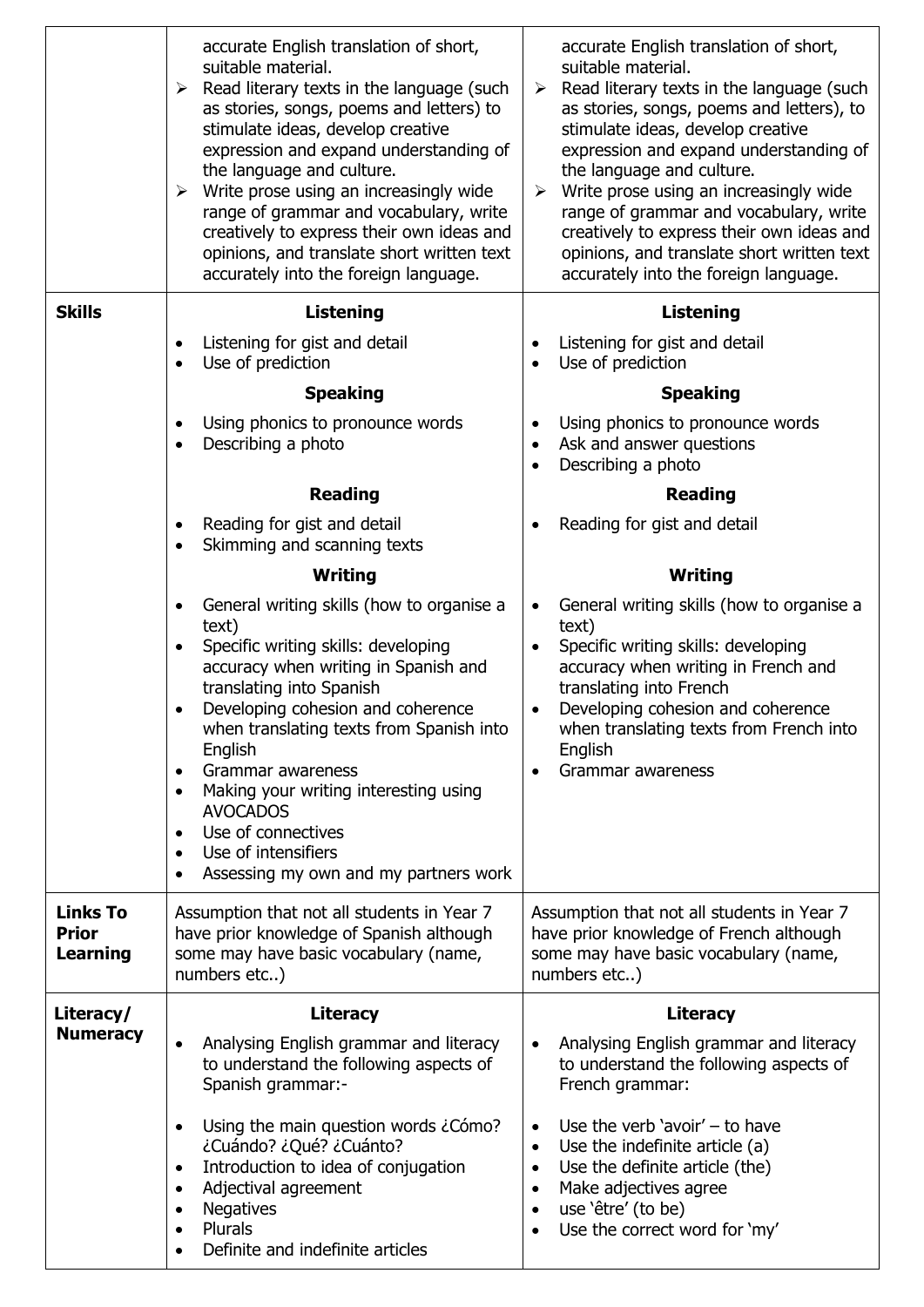|                   | Use of 'tengo' and 'no tengo'<br>$\bullet$<br>Use of connectives and intensifiers<br>$\bullet$<br>Use of '(no) hay'<br>$\bullet$                                                                                                                                                                          | Use -ER verbs to talk about likes and<br>dislikes<br>Use adjectives after nouns<br>$\bullet$<br>Use 'il n'y a pas'<br>$\bullet$<br>Asking and responding to simple<br>questions using Comment? Quand? Qui?<br>Quel/le(s), Que, Est-ce que?<br>Feminine and masculine nouns<br>Connectives<br>$\bullet$<br>Plurals of nouns<br>Use of qualifiers<br>$\bullet$ |
|-------------------|-----------------------------------------------------------------------------------------------------------------------------------------------------------------------------------------------------------------------------------------------------------------------------------------------------------|--------------------------------------------------------------------------------------------------------------------------------------------------------------------------------------------------------------------------------------------------------------------------------------------------------------------------------------------------------------|
|                   | <b>Numeracy</b>                                                                                                                                                                                                                                                                                           | <b>Numeracy</b>                                                                                                                                                                                                                                                                                                                                              |
|                   | Calculations to consolidate number (1-<br>٠<br>100) in Spanish<br>Dates and age<br>$\bullet$                                                                                                                                                                                                              | Calculations to consolidate number (1-<br>٠<br>31) in French<br>Dates and age<br>$\bullet$<br>Understanding and telling the time                                                                                                                                                                                                                             |
| <b>Cross</b>      | <b>PSHE</b>                                                                                                                                                                                                                                                                                               | <b>PSHE</b>                                                                                                                                                                                                                                                                                                                                                  |
| <b>Curricular</b> | Expressing opinions and justifications<br>and others respecting these views<br><b>Exploring the Kaleidoscope Question</b><br>$\bullet$<br>'What differences are there between how<br>we are named in the UK compared to<br>the Spanish?'                                                                  | Expressing opinions and justifications<br>and others respecting these views<br>Exploring the Kaleidoscope Question<br>$\bullet$<br>'What happens if a student in France<br>fails their end of year exams? Do you<br>agree with this?'                                                                                                                        |
|                   | <b>SMSC</b>                                                                                                                                                                                                                                                                                               | <b>SMSC</b>                                                                                                                                                                                                                                                                                                                                                  |
|                   | Reflecting on the reason why we learn<br>$\bullet$<br>different languages<br>Reflecting on the role family and friends<br>$\bullet$<br>play<br>Exploring Spain and its languages.<br>Exploring celebrations from different<br>$\bullet$<br>countries (lessons on Christmas or Los<br>días de los Muertos) | Reflecting on clubs & activities -their<br>$\bullet$<br>benefits<br>Exploring how education differs in the<br>$\bullet$<br><b>UK and France</b><br>Reflecting on how education is a right<br>$\bullet$<br>Exploring celebrations from different<br>$\bullet$<br>countries (lessons on Christmas or<br>Halloween in France)                                   |
|                   | <b>Cross Curricular</b>                                                                                                                                                                                                                                                                                   | <b>Cross Curricular</b>                                                                                                                                                                                                                                                                                                                                      |
|                   | <b>Geography:</b> Spanish-speaking countries<br>$\bullet$<br><b>English:</b> the definite article, the<br>$\bullet$<br>indefinite article and grammatical terms<br><b>Maths:</b> Counting to 100<br>$\bullet$<br><b>RE:</b> Christian festivals<br>$\bullet$                                              | <b>English:</b> the definite article, the<br>$\bullet$<br>indefinite article and grammatical terms<br><b>Maths:</b> Telling the time and counting to<br>$\bullet$<br>31<br><b>RE:</b> Christian festivals<br>$\bullet$                                                                                                                                       |
|                   | <b>Gatsby Benchmarks</b>                                                                                                                                                                                                                                                                                  | <b>Gatsby Benchmarks</b>                                                                                                                                                                                                                                                                                                                                     |
|                   | Ideas of how learning Spanish can allow<br>you to travel and betters your work<br>prospects in the future<br>Planning and giving a presentation about<br>$\bullet$<br>yourself                                                                                                                            | Planning and giving a presentation<br>$\bullet$<br>about yourself                                                                                                                                                                                                                                                                                            |
| <b>Assessment</b> | Students will be formative and summative<br>assessed during this topic on the following<br>skill areas:                                                                                                                                                                                                   | Students will be formative and summative<br>assessed during this topic on the following<br>skill areas:                                                                                                                                                                                                                                                      |
|                   | Listening<br>$\bullet$<br>Speaking<br>Writing<br>Reading                                                                                                                                                                                                                                                  | Listening<br>٠<br>Speaking<br>Writing<br>Reading                                                                                                                                                                                                                                                                                                             |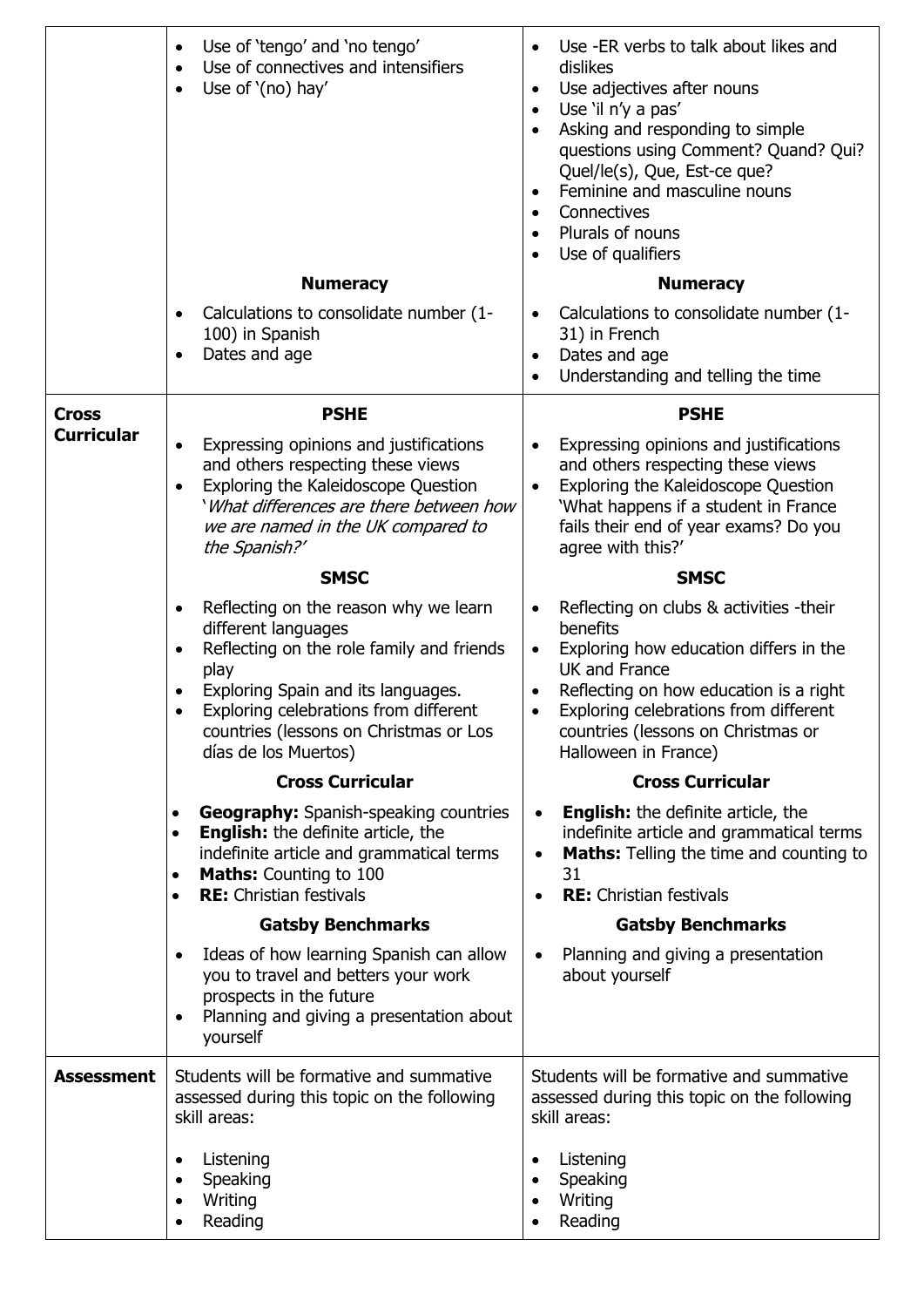| <b>YEAR 7</b>                                                                                                                                 | <b>Spring 1</b> – if starting with Spanish<br><b>Spring 2</b> – if starting with French                                                                                                                                                                                                                                                                                                                                                                                                                                                                                                                                                                                                                                                                                                                                                                                                                                                                                                                                                                                                                                                                                                                                                                                                                                                     | <b>Spring 1</b> – if starting with French<br><b>Spring 2</b> – if starting with Spanish                                                                                                                                                                                                                                                                                                                                                                                                                                                                                                                                                                                                                                                                                                                                                                                                                                                                                                                                                                                                                                                                                                                                                                                                      |
|-----------------------------------------------------------------------------------------------------------------------------------------------|---------------------------------------------------------------------------------------------------------------------------------------------------------------------------------------------------------------------------------------------------------------------------------------------------------------------------------------------------------------------------------------------------------------------------------------------------------------------------------------------------------------------------------------------------------------------------------------------------------------------------------------------------------------------------------------------------------------------------------------------------------------------------------------------------------------------------------------------------------------------------------------------------------------------------------------------------------------------------------------------------------------------------------------------------------------------------------------------------------------------------------------------------------------------------------------------------------------------------------------------------------------------------------------------------------------------------------------------|----------------------------------------------------------------------------------------------------------------------------------------------------------------------------------------------------------------------------------------------------------------------------------------------------------------------------------------------------------------------------------------------------------------------------------------------------------------------------------------------------------------------------------------------------------------------------------------------------------------------------------------------------------------------------------------------------------------------------------------------------------------------------------------------------------------------------------------------------------------------------------------------------------------------------------------------------------------------------------------------------------------------------------------------------------------------------------------------------------------------------------------------------------------------------------------------------------------------------------------------------------------------------------------------|
| <b>Topics</b><br><b>Substantive</b><br><b>Knowledge</b><br><b>The</b><br><b>Knowledge</b><br><b>Taught By</b><br><b>The</b><br><b>Teacher</b> | <b>Topic Title:</b><br>Mi tiempo libre - My Free Time<br>Free time<br>$\bullet$<br>Hobbies<br>$\bullet$<br>Sports<br>$\bullet$<br>Weather<br>Saying what you like to do<br>$\bullet$<br>The present tense what it is and how it<br>is formed<br>Saying what you do in your spare time<br>Talking about the weather<br>Saying what sports you do, using<br>$\bullet$<br>weather expressions<br>Reading about someone's favourite                                                                                                                                                                                                                                                                                                                                                                                                                                                                                                                                                                                                                                                                                                                                                                                                                                                                                                             | <b>Topic Title:</b><br>On mange - Let's Eat<br>School canteen<br><b>Numbers</b><br>$\bullet$<br>Breakfast foods<br>In a café<br>$\bullet$<br>Weather<br>Information about a French school menu<br>$\bullet$<br>and looking at prices in euros<br>What I eat and drink for breakfast<br>$\bullet$<br>Counting to 100<br>$\bullet$<br>Ordering food and drink in a café<br>$\bullet$<br>Talking about seasons and the weather<br>$\bullet$<br>What I eat/drink in what weather<br>$\bullet$<br>Opinions on food and drinks<br>$\bullet$                                                                                                                                                                                                                                                                                                                                                                                                                                                                                                                                                                                                                                                                                                                                                        |
| <b>How The</b><br><b>Knowledge</b><br><b>Is</b><br><b>Developed</b>                                                                           | things<br>Listen to a variety of forms of spoken<br>≻<br>language to obtain information.<br>Transcribe words and short sentences<br>$\blacktriangleright$<br>that they hear with increasing accuracy.<br>Initiate and develop conversations,<br>➤<br>coping with unfamiliar language and<br>unexpected responses, making use of<br>important social conventions such as<br>formal modes of address.<br>Express and develop ideas clearly and<br>➤<br>with increasing accuracy, both orally and<br>in writing.<br>Speak coherently and confidently, with<br>$\blacktriangleright$<br>increasingly accurate pronunciation and<br>intonation.<br>Read and show comprehension of<br>➤<br>original and adapted materials from a<br>range of different sources, understanding<br>the purpose, important ideas and details,<br>and provide an accurate English<br>translation of short, suitable material.<br>Read literary texts in the language (such<br>➤<br>as stories, songs, poems and letters), to<br>stimulate ideas, develop creative<br>expression and expand understanding of<br>the language and culture.<br>Write prose using an increasingly wide<br>➤<br>range of grammar and vocabulary, write<br>creatively to express their own ideas and<br>opinions, and translate short written text<br>accurately into the foreign language. | Listen to a variety of forms of spoken<br>➤<br>language to obtain information.<br>Transcribe words and short sentences<br>➤<br>that they hear with increasing accuracy.<br>Initiate and develop conversations,<br>≻<br>coping with unfamiliar language and<br>unexpected responses, making use of<br>important social conventions such as<br>formal modes of address.<br>Express and develop ideas clearly and<br>➤<br>with increasing accuracy, both orally and<br>in writing.<br>Speak coherently and confidently, with<br>➤<br>increasingly accurate pronunciation and<br>intonation.<br>Read and show comprehension of<br>➤<br>original and adapted materials from a<br>range of different sources,<br>understanding the purpose, important<br>ideas and details, and provide an<br>accurate English translation of short,<br>suitable material.<br>Read literary texts in the language (such<br>➤<br>as stories, songs, poems and letters), to<br>stimulate ideas, develop creative<br>expression and expand understanding of<br>the language and culture.<br>Write prose using an increasingly wide<br>➤<br>range of grammar and vocabulary, write<br>creatively to express their own ideas and<br>opinions, and translate short written text<br>accurately into the foreign language. |
| <b>Skills</b>                                                                                                                                 | <b>Listening</b><br>Listening for gist and detail                                                                                                                                                                                                                                                                                                                                                                                                                                                                                                                                                                                                                                                                                                                                                                                                                                                                                                                                                                                                                                                                                                                                                                                                                                                                                           | <b>Listening</b><br>Listening for gist and detail                                                                                                                                                                                                                                                                                                                                                                                                                                                                                                                                                                                                                                                                                                                                                                                                                                                                                                                                                                                                                                                                                                                                                                                                                                            |
|                                                                                                                                               |                                                                                                                                                                                                                                                                                                                                                                                                                                                                                                                                                                                                                                                                                                                                                                                                                                                                                                                                                                                                                                                                                                                                                                                                                                                                                                                                             |                                                                                                                                                                                                                                                                                                                                                                                                                                                                                                                                                                                                                                                                                                                                                                                                                                                                                                                                                                                                                                                                                                                                                                                                                                                                                              |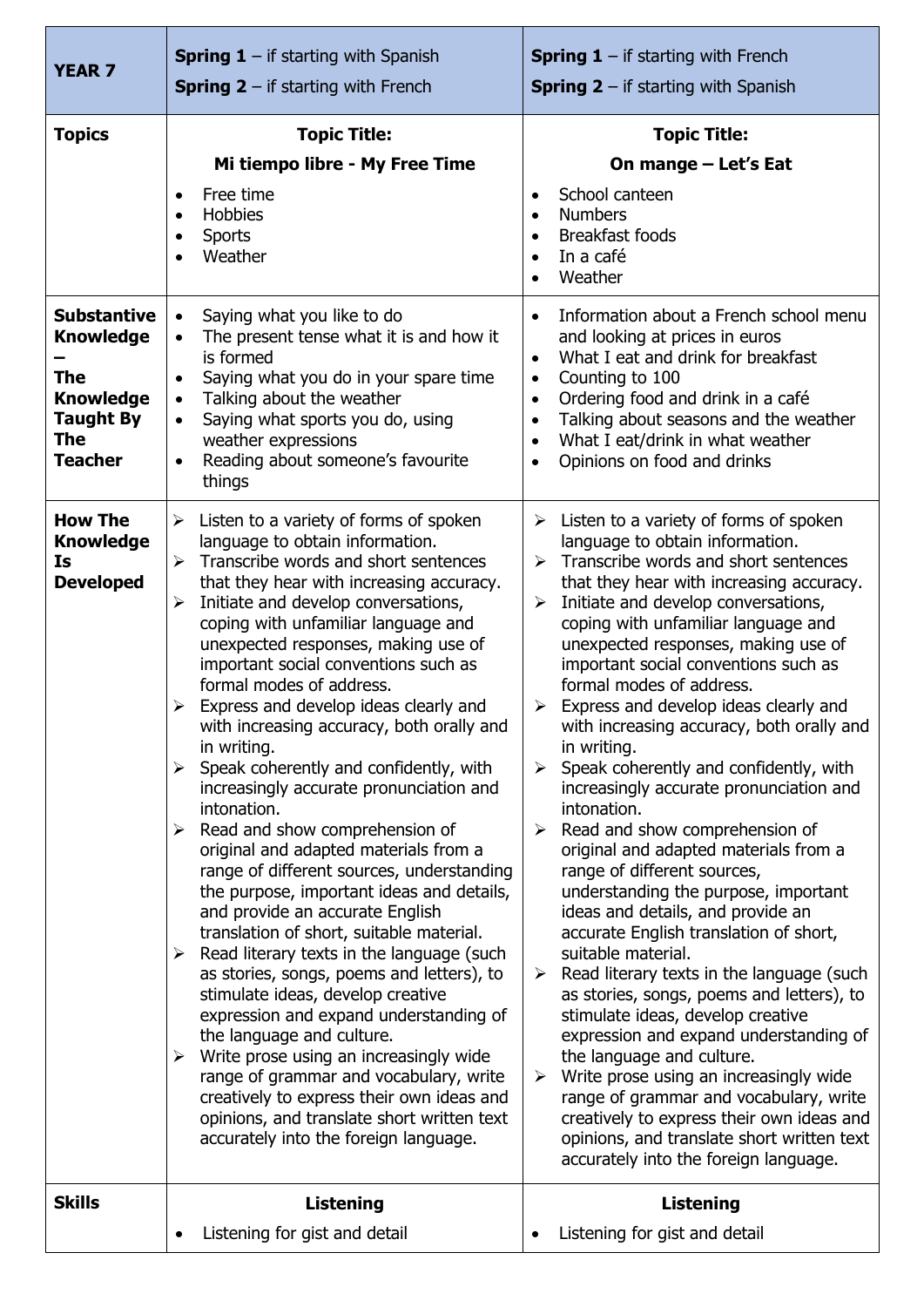|                                                    | <b>Speaking</b>                                                                                                                                                                                                                                                                                                                                               | <b>Speaking</b>                                                                                                                                                                                                                                                                                             |
|----------------------------------------------------|---------------------------------------------------------------------------------------------------------------------------------------------------------------------------------------------------------------------------------------------------------------------------------------------------------------------------------------------------------------|-------------------------------------------------------------------------------------------------------------------------------------------------------------------------------------------------------------------------------------------------------------------------------------------------------------|
|                                                    | Take part in extending conversation<br>using question words and longer more<br>interesting sentences<br>Assessing my own and other people's<br>$\bullet$                                                                                                                                                                                                      | Oral skills in French<br>Using question words                                                                                                                                                                                                                                                               |
|                                                    | pronunciation                                                                                                                                                                                                                                                                                                                                                 |                                                                                                                                                                                                                                                                                                             |
|                                                    | <b>Reading</b>                                                                                                                                                                                                                                                                                                                                                | <b>Reading</b>                                                                                                                                                                                                                                                                                              |
|                                                    | Reading for gist and detail<br>٠<br>Reading longer texts by recognising<br>$\bullet$<br>cognates and near cognates<br>Working out words from context                                                                                                                                                                                                          | Reading for gist and detail                                                                                                                                                                                                                                                                                 |
|                                                    | Writing                                                                                                                                                                                                                                                                                                                                                       | Writing                                                                                                                                                                                                                                                                                                     |
|                                                    | Use of opinions<br>$\bullet$<br>General writing skills (how to organise a<br>$\bullet$<br>text)                                                                                                                                                                                                                                                               | General writing skills (how to organise a<br>text)<br>Specific writing skills: developing<br>$\bullet$                                                                                                                                                                                                      |
|                                                    | Specific writing skills: developing<br>accuracy when writing in Spanish and<br>translating into Spanish                                                                                                                                                                                                                                                       | accuracy when writing in French and<br>translating into French<br>Developing cohesion and coherence<br>$\bullet$                                                                                                                                                                                            |
|                                                    | Developing cohesion and coherence<br>$\bullet$<br>when translating texts from Spanish into<br>English                                                                                                                                                                                                                                                         | when translating texts from French into<br>English<br>Grammar awareness                                                                                                                                                                                                                                     |
|                                                    | Grammar awareness                                                                                                                                                                                                                                                                                                                                             | Use of connectives<br>$\bullet$<br>Use of opinions                                                                                                                                                                                                                                                          |
| <b>Links To</b><br><b>Prior</b><br><b>Learning</b> | Connectives<br>$\bullet$<br>Revision of regular AR verbs                                                                                                                                                                                                                                                                                                      | Opinions<br><b>Numbers</b>                                                                                                                                                                                                                                                                                  |
|                                                    |                                                                                                                                                                                                                                                                                                                                                               |                                                                                                                                                                                                                                                                                                             |
| Literacy/                                          | <b>Literacy</b>                                                                                                                                                                                                                                                                                                                                               | <b>Literacy</b>                                                                                                                                                                                                                                                                                             |
| <b>Numeracy</b>                                    | Analysing English grammar and literacy<br>to understand the following aspects of<br>Spanish grammar:                                                                                                                                                                                                                                                          | Analysing English grammar and literacy<br>to understand the following aspects of<br>French grammar:                                                                                                                                                                                                         |
|                                                    | Use 'me gusta' plus infinitive<br>Use 'no' to make sentences<br>negatives<br>Use 'porque' to give a reason<br>Use expressions of frequency<br>$\overline{\phantom{0}}$<br>AR regular verbs in the present tense<br>Use the connective 'cuando'<br>'HACER' and 'JUGAR' (irregular verbs<br>in the present tense)<br>Recognising cognates and near-<br>cognates | Forming the plural of nouns (-s and<br>$-x)$<br>Using the partitive article<br>The conjugation of manger (-er<br>verb) and boire (irregular verb)<br>Using the correct word for 'you': tu<br>and vous / Being polite<br>Adapting language for context<br>Ask/Answering questions<br>Using the TL creatively |
|                                                    | <b>Numeracy</b>                                                                                                                                                                                                                                                                                                                                               | <b>Numeracy</b>                                                                                                                                                                                                                                                                                             |
|                                                    | Using temperatures when describing the<br>$\bullet$<br>weather                                                                                                                                                                                                                                                                                                | Prices and different currencies.<br>Calculations to consolidate number (1-<br>100) in French.                                                                                                                                                                                                               |
| <b>Cross</b><br>curricular                         | <b>PSHE</b>                                                                                                                                                                                                                                                                                                                                                   | <b>PSHE</b>                                                                                                                                                                                                                                                                                                 |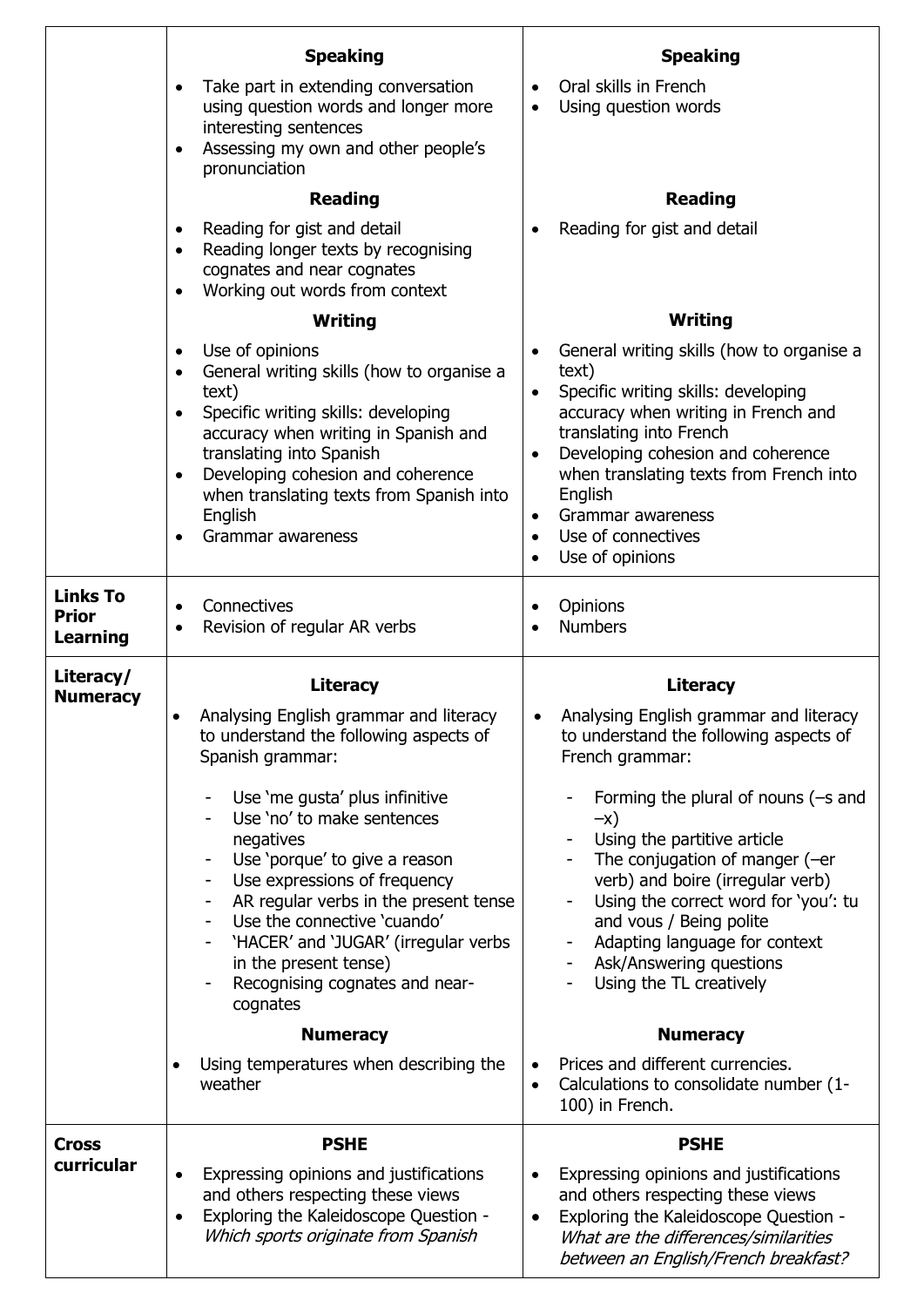|                   | speaking countries and can you describe<br>what they are?                                                                                                                                                                                                                                             |                                                                                                                                                                                                                                                                                                                                                                  |
|-------------------|-------------------------------------------------------------------------------------------------------------------------------------------------------------------------------------------------------------------------------------------------------------------------------------------------------|------------------------------------------------------------------------------------------------------------------------------------------------------------------------------------------------------------------------------------------------------------------------------------------------------------------------------------------------------------------|
|                   | <b>SMSC</b>                                                                                                                                                                                                                                                                                           | <b>SMSC</b>                                                                                                                                                                                                                                                                                                                                                      |
|                   | Exploring other countries in which<br>$\bullet$<br>Spanish is spoken and their weather<br>Exploring celebrations from different<br>countries (lessons on Easter or<br>Valentine's Day)                                                                                                                | Exploring French food/eating style and<br>$\bullet$<br>comparing it to the British one<br>Exploring celebrations from different<br>$\bullet$<br>countries (lessons on Easter or Mardi<br>gras)<br>Reflecting on importance of healthy<br>eating<br>Reflecting on interaction with other<br>$\bullet$<br>people when ordering food in a coffee<br>shop/restaurant |
|                   | <b>Cross Curricular</b>                                                                                                                                                                                                                                                                               | <b>Cross Curricular</b>                                                                                                                                                                                                                                                                                                                                          |
|                   | <b>PE:</b> Discussing different sports from<br>$\bullet$<br>Spanish speaking countries. Looking at<br>Flamenco dancing<br><b>Music:</b> Looking at different Spanish<br>$\bullet$<br>music genres<br>Geography: Weather, climate and maps<br>$\bullet$<br><b>RE:</b> Christian festivals<br>$\bullet$ | <b>Food Tech:</b> Discussing continental<br>$\bullet$<br>breakfast foods and comparing then to<br>the UK<br><b>Drama:</b> Creating a role play at a café<br>$\bullet$<br><b>RE:</b> Christian festivals<br>$\bullet$<br><b>Geography:</b> Weather, climate and maps<br>$\bullet$                                                                                 |
|                   | <b>Gatsby Benchmarks</b>                                                                                                                                                                                                                                                                              | <b>Gatsby Benchmarks</b>                                                                                                                                                                                                                                                                                                                                         |
|                   | Weather report - linking to<br>$\bullet$<br>reporter/future jobs                                                                                                                                                                                                                                      | Weather report - linking to reporter jobs<br>$\bullet$<br>Roleplays in a café/restaurant linking to<br>$\bullet$<br>working in hospitality                                                                                                                                                                                                                       |
|                   |                                                                                                                                                                                                                                                                                                       |                                                                                                                                                                                                                                                                                                                                                                  |
| <b>Cross</b>      | <b>PSHE</b>                                                                                                                                                                                                                                                                                           | <b>PSHE</b>                                                                                                                                                                                                                                                                                                                                                      |
| <b>Curricular</b> | Expressing opinions and justifications<br>and others respecting these views<br>Exploring the Kaleidoscope Question -<br>Which sports originate from Spanish<br>speaking countries and can you describe<br>what they are?                                                                              | Expressing opinions and justifications<br>and others respecting these views<br>Exploring the Kaleidoscope Question -<br>$\bullet$<br>What are the differences/similarities<br>between an English/French breakfast?                                                                                                                                               |
|                   | <b>SMSC</b>                                                                                                                                                                                                                                                                                           | <b>SMSC</b>                                                                                                                                                                                                                                                                                                                                                      |
|                   | Exploring other countries in which<br>Spanish is spoken and their weather<br>Exploring celebrations from different<br>$\bullet$<br>countries (lessons on Easter or<br>Valentine's Day)                                                                                                                | Exploring French food/eating style and<br>comparing it to the British one<br>Exploring celebrations from different<br>$\bullet$<br>countries (lessons on Easter or Mardi<br>gras)<br>Reflecting on importance of healthy<br>$\bullet$<br>eating<br>Reflecting on interaction with other<br>people when ordering food in a coffee<br>shop/restaurant              |
|                   | <b>Cross Curricular</b>                                                                                                                                                                                                                                                                               | <b>Cross Curricular</b>                                                                                                                                                                                                                                                                                                                                          |
|                   | <b>PE:</b> Discussing different sports from<br>$\bullet$<br>Spanish speaking countries. Looking at<br>Flamenco dancing<br><b>Music:</b> Looking at different Spanish<br>$\bullet$<br>music genres<br><b>Geography:</b> Weather, climate and maps<br>$\bullet$<br><b>RE:</b> Christian festivals       | <b>Food Tech:</b> Discussing continental<br>٠<br>breakfast foods and comparing then to<br>the UK<br><b>Drama:</b> Creating a role play at a café<br>٠<br><b>RE:</b> Christian festivals<br>$\bullet$<br><b>Geography:</b> Weather, climate and maps<br>$\bullet$                                                                                                 |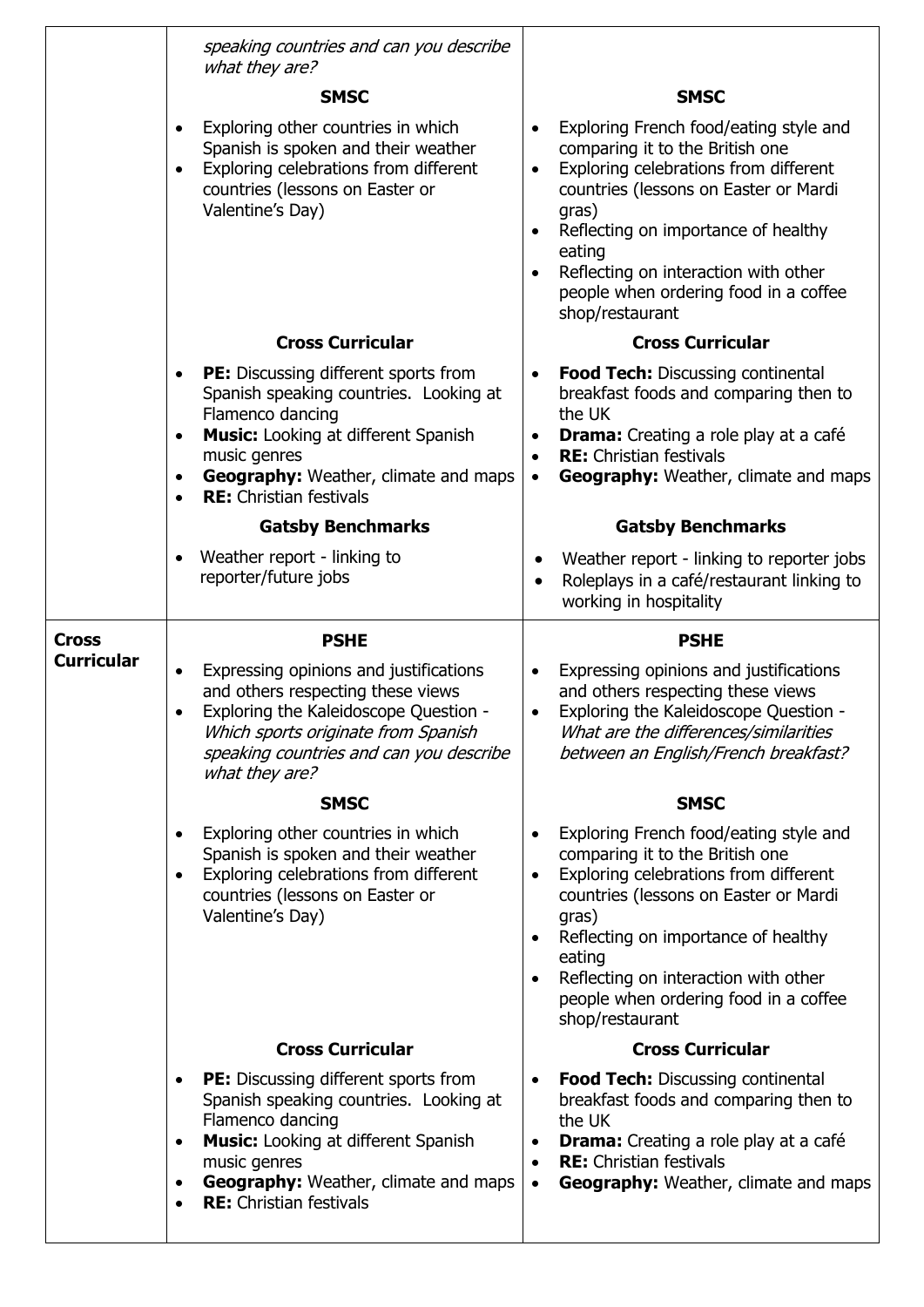|                   | <b>Gatsby Benchmarks</b>                                                                                | <b>Gatsby Benchmarks</b>                                                                                              |
|-------------------|---------------------------------------------------------------------------------------------------------|-----------------------------------------------------------------------------------------------------------------------|
|                   | Weather Report - linking to<br>reporter/future jobs                                                     | Weather Report - linking to reporter jobs<br>٠<br>Roleplays in a café/restaurant linking to<br>working in hospitality |
|                   | Students will be formative and summative<br>assessed during this topic on the following<br>skill areas: | Students will be formative and summative<br>assessed during this topic on the following<br>skill areas:               |
| <b>Assessment</b> | Listening<br>٠<br>Speaking<br>Writing<br>$\bullet$<br>Reading<br>$\bullet$                              | Listening<br>Speaking<br>Writing<br>Reading                                                                           |

H

 $\overline{\phantom{0}}$ 

| <b>YEAR 7</b>                                                                            | <b>Summer 1 - if starting with Spanish</b><br><b>Summer 2 - if starting with French</b>                                                                                                                                                                                                                                                                                                                                                                                                                                                                                                                                                                                                                                                                                                                    | <b>Summer 2 - if starting with Spanish</b><br><b>Summer 1</b> - if starting with French                                                                                                                                                                                                                                                                                                                                                                                                                                                                                                                                                                                                                                                                                                          |
|------------------------------------------------------------------------------------------|------------------------------------------------------------------------------------------------------------------------------------------------------------------------------------------------------------------------------------------------------------------------------------------------------------------------------------------------------------------------------------------------------------------------------------------------------------------------------------------------------------------------------------------------------------------------------------------------------------------------------------------------------------------------------------------------------------------------------------------------------------------------------------------------------------|--------------------------------------------------------------------------------------------------------------------------------------------------------------------------------------------------------------------------------------------------------------------------------------------------------------------------------------------------------------------------------------------------------------------------------------------------------------------------------------------------------------------------------------------------------------------------------------------------------------------------------------------------------------------------------------------------------------------------------------------------------------------------------------------------|
| <b>Topics</b>                                                                            | <b>Topic Title:</b><br>Mi insti - My School<br>School Subjects<br>$\bullet$<br>Time<br>$\bullet$<br><b>School Facilities</b><br>$\bullet$<br><b>Break Time</b><br>$\bullet$<br>Food<br>$\bullet$                                                                                                                                                                                                                                                                                                                                                                                                                                                                                                                                                                                                           | <b>Topic Title:</b><br>En ville $-$ In town<br>House<br>$\bullet$<br>My Town<br>$\bullet$<br><b>Weekend Plans</b><br>Asking Someone Out<br><b>Invitations</b>                                                                                                                                                                                                                                                                                                                                                                                                                                                                                                                                                                                                                                    |
| <b>Substantive</b><br><b>Knowledge</b><br>– the<br>knowledge<br>taught by<br>the teacher | Saying what school subjects you study<br>$\bullet$<br>Giving opinions about school subjects<br>$\bullet$<br>Understanding and telling the time<br>$\bullet$<br>Describing your school and what facilities<br>$\bullet$<br>there are<br>Talking about break time and what you<br>$\bullet$<br>do<br>Ordering food from the canteen<br>$\bullet$<br>The immediate future<br>$\bullet$                                                                                                                                                                                                                                                                                                                                                                                                                        | Where I live<br>$\bullet$<br>Rooms in the house<br>$\bullet$<br>Saying what there is (not) in my town<br>$\bullet$<br>Opinions on my town<br>$\bullet$<br>Saying where I go at the weekend<br>$\bullet$<br>Inviting someone out<br>$\bullet$<br>Reacting to an invitation<br>The immediate future<br>$\bullet$                                                                                                                                                                                                                                                                                                                                                                                                                                                                                   |
| <b>How The</b><br><b>Knowledge</b><br>Is<br><b>Developed</b>                             | Listen to a variety of forms of spoken<br>$\blacktriangleright$<br>language to obtain information.<br>Transcribe words and short sentences<br>$\blacktriangleright$<br>that they hear with increasing accuracy.<br>Initiate and develop conversations,<br>➤<br>coping with unfamiliar language and<br>unexpected responses, making use of<br>important social conventions such as<br>formal modes of address.<br>Express and develop ideas clearly and<br>➤<br>with increasing accuracy, both orally and<br>in writing.<br>Speak coherently and confidently, with<br>➤<br>increasingly accurate pronunciation and<br>intonation.<br>Read and show comprehension of<br>➤<br>original and adapted materials from a<br>range of different sources, understanding<br>the purpose, important ideas and details, | Listen to a variety of forms of spoken<br>≻<br>language to obtain information.<br>$\triangleright$ Transcribe words and short sentences<br>that they hear with increasing accuracy.<br>Initiate and develop conversations,<br>➤<br>coping with unfamiliar language and<br>unexpected responses, making use of<br>important social conventions such as<br>formal modes of address.<br>Express and develop ideas clearly and<br>➤<br>with increasing accuracy, both orally and<br>in writing.<br>Speak coherently and confidently, with<br>➤<br>increasingly accurate pronunciation and<br>intonation.<br>Read and show comprehension of<br>➤<br>original and adapted materials from a<br>range of different sources,<br>understanding the purpose, important<br>ideas and details, and provide an |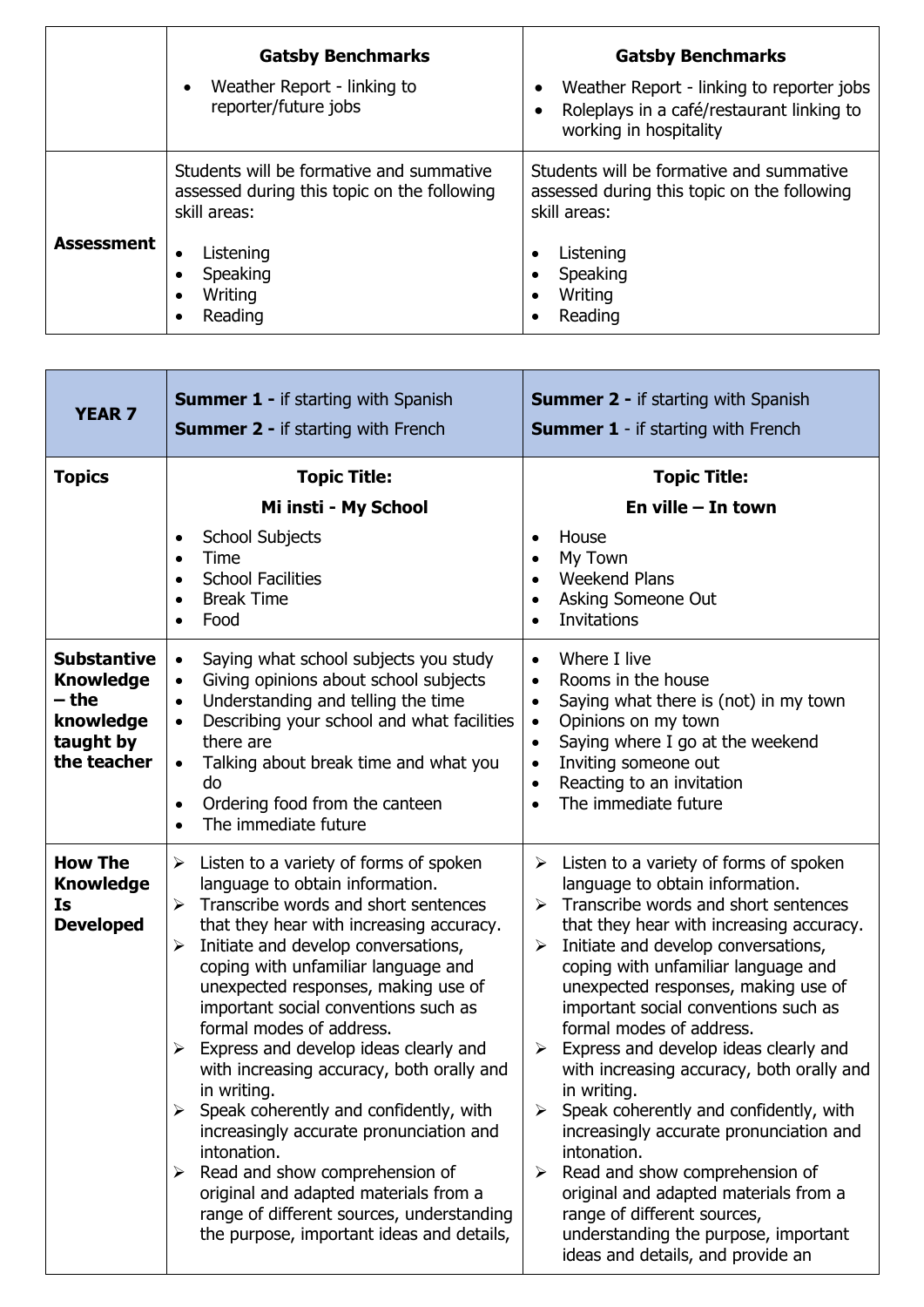|                                             | and provide an accurate English<br>translation of short, suitable material.<br>$\triangleright$ Read literary texts in the language (such<br>as stories, songs, poems and letters), to<br>stimulate ideas, develop creative<br>expression and expand understanding of<br>the language and culture.<br>Write prose using an increasingly wide<br>$\blacktriangleright$<br>range of grammar and vocabulary, write<br>creatively to express their own ideas and<br>opinions, and translate short written text<br>accurately into the foreign language. | accurate English translation of short,<br>suitable material.<br>$\triangleright$ Read literary texts in the language (such<br>as stories, songs, poems and letters), to<br>stimulate ideas, develop creative<br>expression and expand understanding of<br>the language and culture.<br>Write prose using an increasingly wide<br>➤<br>range of grammar and vocabulary, write<br>creatively to express their own ideas and<br>opinions, and translate short written text<br>accurately into the foreign language. |
|---------------------------------------------|-----------------------------------------------------------------------------------------------------------------------------------------------------------------------------------------------------------------------------------------------------------------------------------------------------------------------------------------------------------------------------------------------------------------------------------------------------------------------------------------------------------------------------------------------------|------------------------------------------------------------------------------------------------------------------------------------------------------------------------------------------------------------------------------------------------------------------------------------------------------------------------------------------------------------------------------------------------------------------------------------------------------------------------------------------------------------------|
| <b>Skills</b>                               | <b>Listening</b>                                                                                                                                                                                                                                                                                                                                                                                                                                                                                                                                    | <b>Listening</b>                                                                                                                                                                                                                                                                                                                                                                                                                                                                                                 |
|                                             | Listening for gist and detail<br>$\bullet$<br>Predict before listening, using pictures<br>$\bullet$<br>and questions<br>Predict whilst listening<br>$\bullet$                                                                                                                                                                                                                                                                                                                                                                                       | Listening for gist and detail                                                                                                                                                                                                                                                                                                                                                                                                                                                                                    |
|                                             | <b>Speaking</b>                                                                                                                                                                                                                                                                                                                                                                                                                                                                                                                                     | <b>Speaking</b>                                                                                                                                                                                                                                                                                                                                                                                                                                                                                                  |
|                                             | Oral skills in Spanish<br>$\bullet$<br>Using question words                                                                                                                                                                                                                                                                                                                                                                                                                                                                                         | Oral skills in French<br>Using question words                                                                                                                                                                                                                                                                                                                                                                                                                                                                    |
|                                             | <b>Reading</b>                                                                                                                                                                                                                                                                                                                                                                                                                                                                                                                                      | <b>Reading</b>                                                                                                                                                                                                                                                                                                                                                                                                                                                                                                   |
|                                             | Reading for gist and detail                                                                                                                                                                                                                                                                                                                                                                                                                                                                                                                         | Reading for gist and detail<br>Look words up in a glossary<br>Adapt texts by substituting words<br>$\bullet$                                                                                                                                                                                                                                                                                                                                                                                                     |
|                                             | <b>Writing</b>                                                                                                                                                                                                                                                                                                                                                                                                                                                                                                                                      | Writing                                                                                                                                                                                                                                                                                                                                                                                                                                                                                                          |
|                                             | Use sequencers<br>$\bullet$<br>General writing skills (how to organise a<br>text)<br>Specific writing skills: developing<br>accuracy when writing in Spanish and<br>translating into Spanish<br>Developing cohesion and coherence<br>$\bullet$<br>when translating texts from Spanish into<br>English<br>Grammar awareness<br>$\bullet$<br>Check spellings and accents<br>$\bullet$<br>Checking grammar<br>$\bullet$<br>Using 2 tenses together<br>$\bullet$                                                                                        | Using 2 tenses together<br>$\bullet$<br>General writing skills (how to organise a<br>text)<br>Specific writing skills: developing<br>accuracy when writing in French and<br>translating into French<br>Developing cohesion and coherence<br>$\bullet$<br>when translating texts from French into<br>English<br>Grammar awareness<br>$\bullet$                                                                                                                                                                    |
| <b>Links To</b><br><b>Prior</b><br>Learning | Days of the week<br>٠<br>AR verbs<br>$\bullet$<br>Opinion phrases<br>$\bullet$<br>Adjectival agreements<br>$\bullet$<br>Connectives<br>$\bullet$<br>Indefinite and definite articles<br>$\bullet$<br>adjectives                                                                                                                                                                                                                                                                                                                                     | Opinions<br>$\bullet$<br>Connectives<br>$\bullet$<br>Asking questions<br>$\bullet$<br>The infinitive<br>$\bullet$<br>The present tense<br>$\bullet$<br>Indefinite and definite articles<br>$\bullet$<br>Adjectives<br>$\bullet$                                                                                                                                                                                                                                                                                  |
| Literacy/                                   | Literacy                                                                                                                                                                                                                                                                                                                                                                                                                                                                                                                                            | <b>Literacy</b>                                                                                                                                                                                                                                                                                                                                                                                                                                                                                                  |
| <b>Numeracy</b>                             | Analysing English grammar and literacy to<br>understand the following aspects of Spanish<br>grammar:                                                                                                                                                                                                                                                                                                                                                                                                                                                | Analysing English grammar and literacy to<br>understand the following aspects of French<br>grammar:                                                                                                                                                                                                                                                                                                                                                                                                              |
|                                             | Use the 'we' form of -ar verbs                                                                                                                                                                                                                                                                                                                                                                                                                                                                                                                      | Using il y a un / une / des  and il n'y a<br>pas de                                                                                                                                                                                                                                                                                                                                                                                                                                                              |